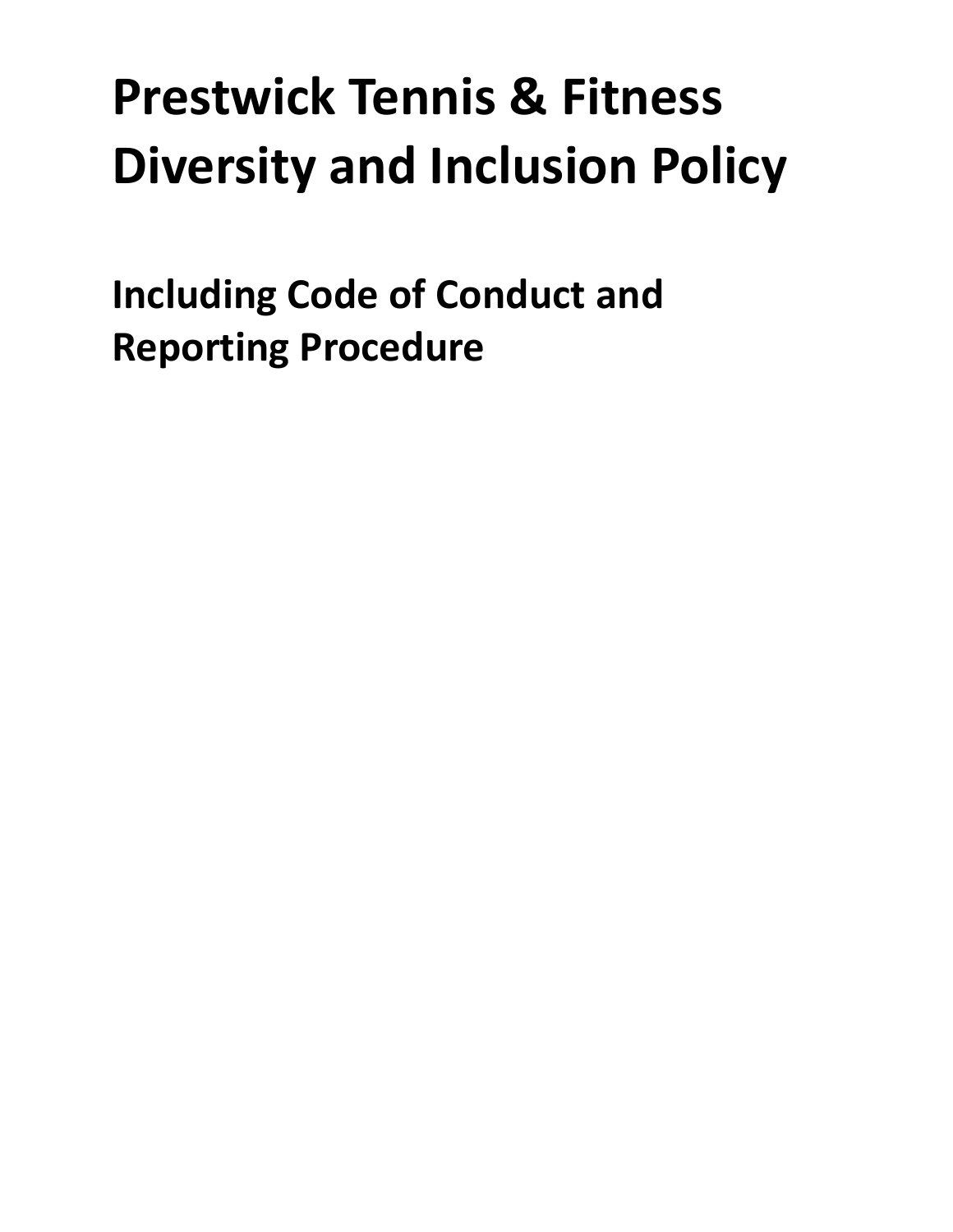# **Concern Reporting Procedure**

Anyone who has concerns that they or someone else is being discriminated against or has been a victim of discriminatory language or behaviour should:

| <b>Respond</b> | Listen carefully to what the person is telling you. Do not interrupt; keep questions to<br>a minimum; do not promise to keep the information secret                                                                                                                                                                                                                                                                                                                                                                                        |                                                                                                                                                                                                                                                                                                                                                                                                                                                                                                         |
|----------------|--------------------------------------------------------------------------------------------------------------------------------------------------------------------------------------------------------------------------------------------------------------------------------------------------------------------------------------------------------------------------------------------------------------------------------------------------------------------------------------------------------------------------------------------|---------------------------------------------------------------------------------------------------------------------------------------------------------------------------------------------------------------------------------------------------------------------------------------------------------------------------------------------------------------------------------------------------------------------------------------------------------------------------------------------------------|
| <b>Refer</b>   | Is someone in immediate danger?<br><b>YES</b><br>Call the police (999)                                                                                                                                                                                                                                                                                                                                                                                                                                                                     | <b>NO</b><br>Talk to the club's Welfare Officer in<br>confidence Janice Rogerson 01292 474700                                                                                                                                                                                                                                                                                                                                                                                                           |
|                | <b>THEN</b>                                                                                                                                                                                                                                                                                                                                                                                                                                                                                                                                | janice.rogerson@prestwicktennis.org; Talk to<br>the LTA Safe and Inclusive Tennis Team * (020<br>8487 7000) as soon as possible [Mon-Fri, 9am-<br>5pm]. If the Safe and Inclusive Tennis Team is<br>unavailable and you want advice before the<br>next working day, call the NSPCC (0808 800<br>5000) or Parent Line Scotland (0800 028 2233)<br>if your concerns is about a child.<br>If your concern us about an adult ask them for<br>details of your Local Authority Adult Social<br>Care Services. |
|                |                                                                                                                                                                                                                                                                                                                                                                                                                                                                                                                                            | Hate crime can alternatively be reported<br>through True Vision at www.report-it.org.uk                                                                                                                                                                                                                                                                                                                                                                                                                 |
| <b>Record</b>  | Write an objective account of your concerns immediately using the Reporting a<br>Concern Form found in our website Safe and Inclusive Tennis page. Send it to the<br>LTA Safe and Inclusive Tennis Team within 48 hours of the concern/disclosure<br>(safeandinclusive@Ita.org.uk)<br>Handling a concern/disclosure can be emotionally difficult. If you would like to talk to<br>someone after making a concern/disclosure, contact the LTA Safe and Inclusive<br>Tennis Team by phone 020 8487 7000 or email safeandinclusive@Ita.org.uk |                                                                                                                                                                                                                                                                                                                                                                                                                                                                                                         |
|                |                                                                                                                                                                                                                                                                                                                                                                                                                                                                                                                                            |                                                                                                                                                                                                                                                                                                                                                                                                                                                                                                         |

**\*** In Wales? You can also contact the Wales Safe and Inclusive Tennis Lead (029 2046 3335). In Scotland? You can also contact the Tennis Scotland Safe and Inclusive Tennis Lead (0131 444 4154).

(See appendix C for more details on what to do if a disclosure from a child or adult at risk is made to you)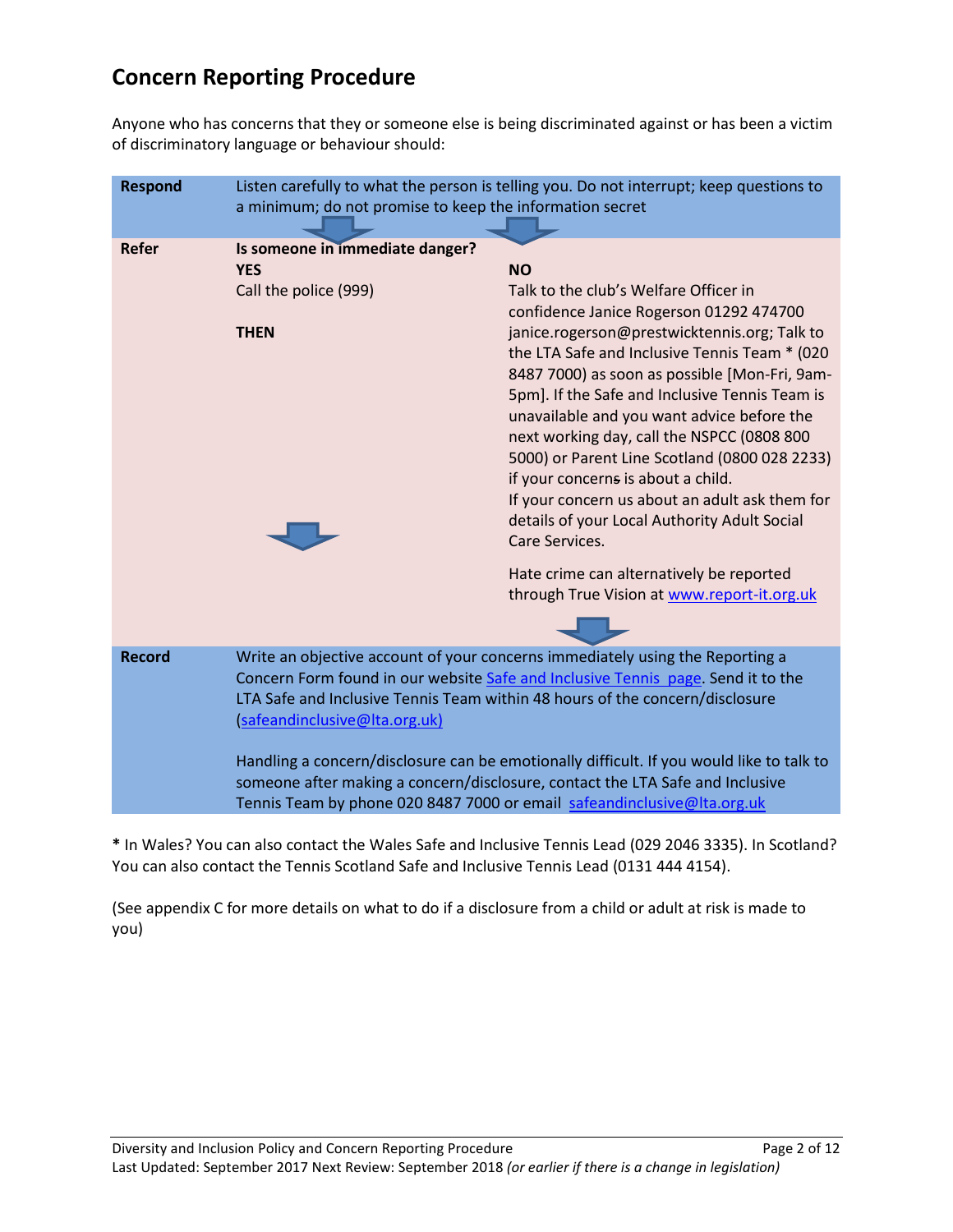#### **Diversity and Inclusion in Prestwick Tennis & Fitness**

This Policy sets out our commitment and includes our Safe and Inclusive Standards, Code of Conduct (page 8) and Reporting Procedure (page 2) and it supports our overall aims for diversity and inclusion that are to ensure that:

- Tennis is diverse and inclusive
- Diversity and inclusion are embedded in our club's culture and our behaviours
- We create a culture where inclusive leadership thrives
- We take a proactive approach using positive action to ensure that communities and individuals are valued and able to achieve their full potential.

To achieve these aims we believe that everyone involved in Tennis has a vital role to play in promoting diversity and inclusion and we ask everyone to become Safe and Inclusive Tennis Champions – proactively promoting Safe and Inclusive tennis and taking action against all forms of discrimination.

We are proud to have a Diversity and Inclusion Policy that demonstrates our commitment to making tennis diverse and inclusive. The commitment to Diversity and Inclusion is upheld by all - Lawn Tennis Association (LTA), Tennis Scotland, Tennis Wales and the Tennis Foundation.

These commitments are fully supported by the Prestwick Tennis & Fitness Committee.

Together we can make a positive difference to people from different backgrounds to participate in Tennis at our club.

Thank you.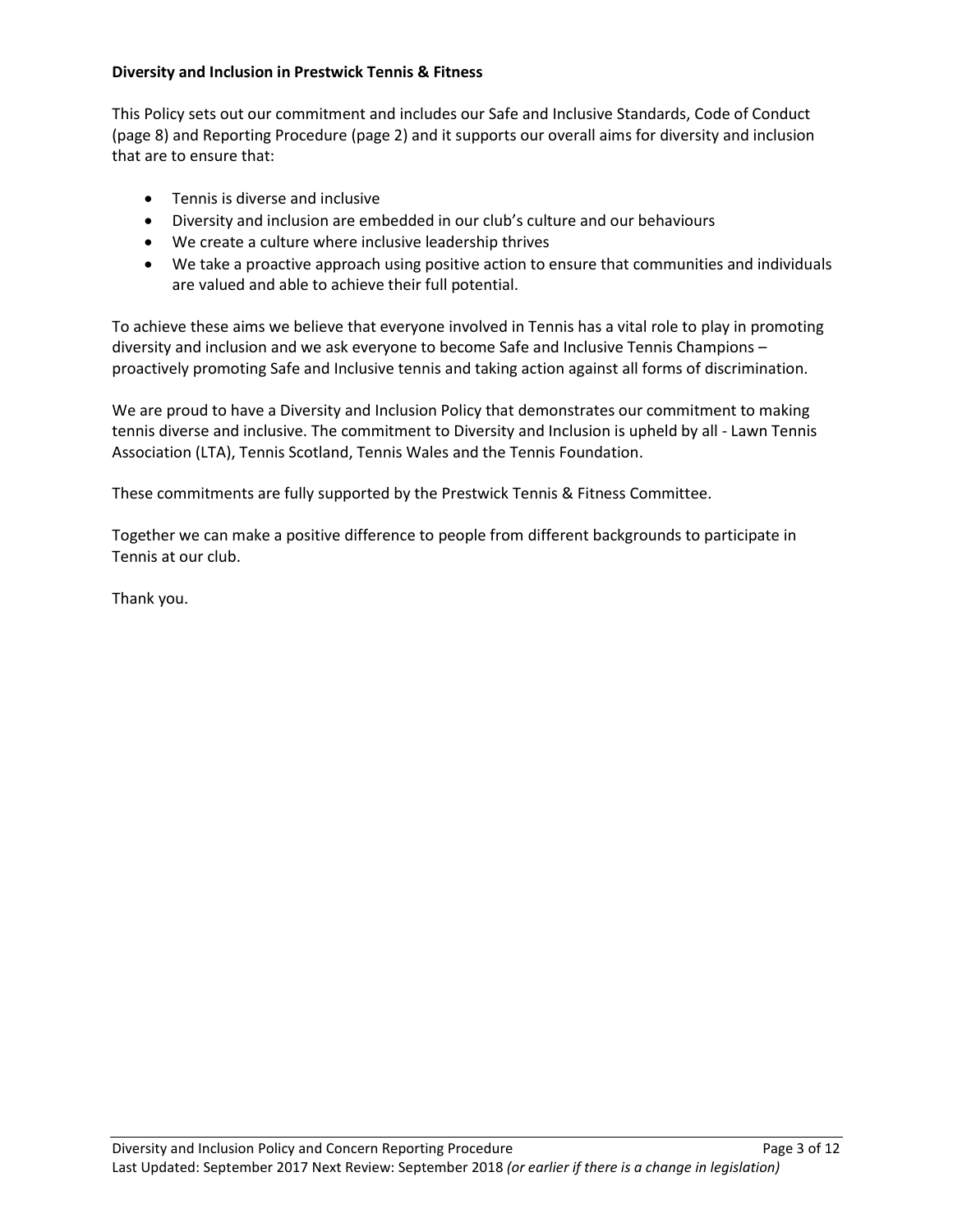#### **Diversity and Inclusion Policy**

#### **1. Policy Statement**

This Diversity and Inclusion Policy, Standards, Code of Conduct and Reporting Procedure are applicable to **Prestwick Tennis & Fitness** and is based on similar policies of:

- The Lawn Tennis Association (LTA)
- Tennis Scotland
- Tennis Wales
- The Tennis Foundation.

As a club we contribute actively to enable more people to play tennis more often, in a manner that it is safe, inclusive, and fair. This applies regardless of a person's age, disability, gender reassignment status, sex, marital or civil partnership status, pregnancy or maternity, race, sex, sexual orientation, religion, race or sexual orientation, socio-economic status or any other background.

We recognise that many concerns and/or disclosures may have both safeguarding and diversity and inclusion elements to them. This policy reflects this through its reporting procedures, which replicate the safeguarding concern reporting procedures.

This Policy strives to minimise risk and support our venue, programmes, events and individuals to deliver and experience a positive tennis experience for everyone. The Reporting Procedures in page 2 outlines how to respond to safeguarding or discrimination concerns/disclosures.

# **2. Use of Terminology**

We have adopted the following definitions to explain our approach to diversity and inclusion in tennis:

**Discrimination** – treating someone in a less favourable way and causing them harm, because of their age, disability, gender reassignment, marriage or civil partnership, pregnancy or maternity, race, religion or belief, sex or sexual orientation

**Diversity** – acknowledging, celebrating and respecting the differences between groups of people and between individuals. We will work to ensure that people can be assured of an environment in which their rights, dignity and individual worth are respected, and in particular that they are able to enjoy their sport without the threat of intimidation, victimisation, harassment or abuse.

**Harassment** – unwanted conduct related to a relevant protected characteristic, which has the purpose or effect of violating an individual's dignity or creating and intimidating, hostile, degrading, humiliating or offensive environment for that individual or creates an intimidating, hostile, degrading, humiliating or offensive environment. The focus is on the perception of the complainant not the intent of the perpetrator. Employees can complain of behaviour they find offensive even if it is not directed at them.

**Inclusion** – ensuring that tennis is equally accessible to any member of the community so they can be fully involved in whatever capacity they choose; and that they are supported to achieve their potential in any capacity e.g. player, employee, volunteer, coach or official. We will work to ensure that people have a genuine and equal opportunity to participate to the full extent of their own ambitions and abilities, that they feel respected and valued and are not singled out, with regard to their age, disability, gender reassignment status, sex, marital or civil partnership status, pregnancy or maternity, race, sex, sexual orientation, religion, race or sexual orientation, socio-economic status or any other background.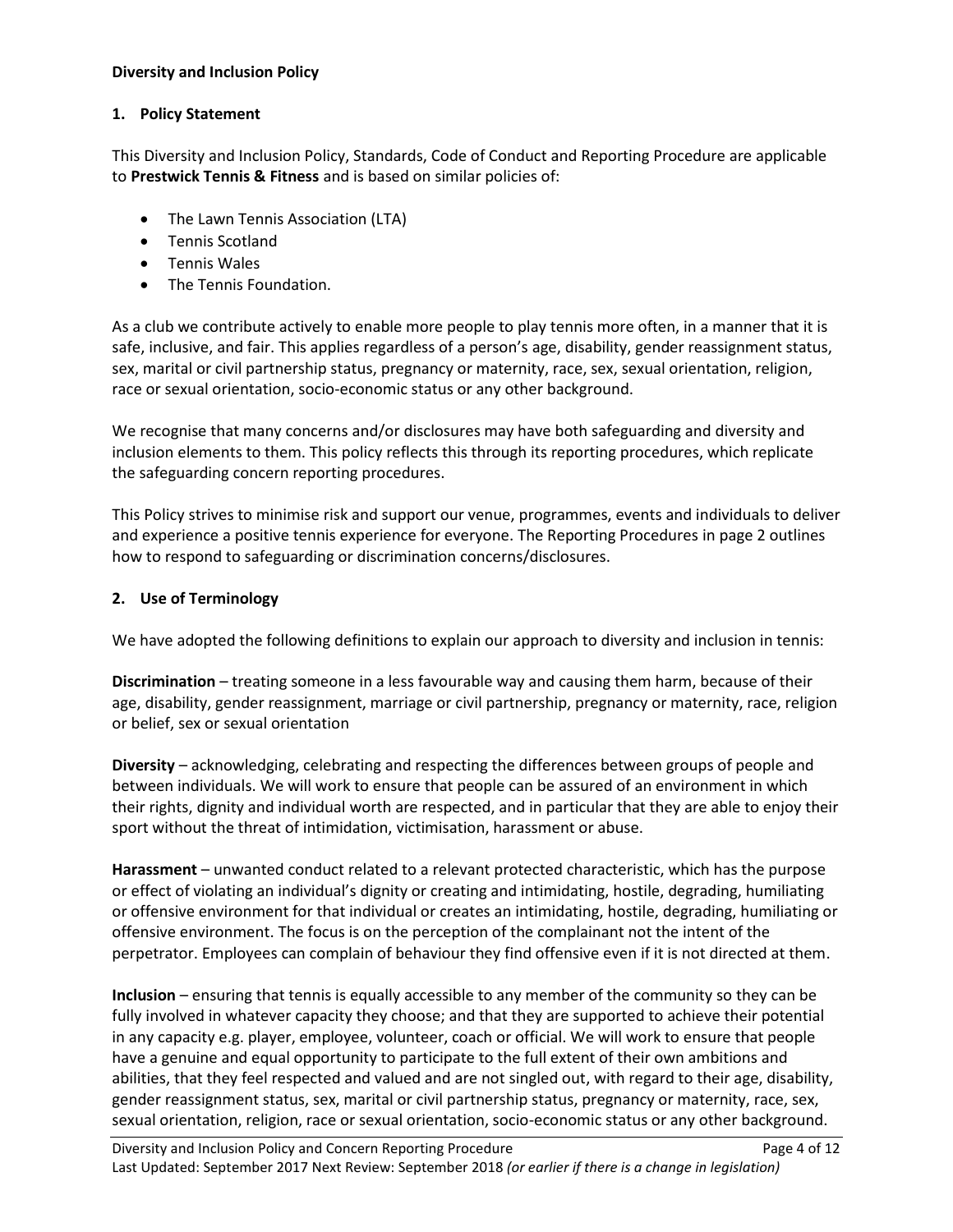**Positive action** – Prestwick Tennis & Fitness is committed to taking positive steps to counteract the effects of physical or cultural barriers – whether real or perceived – that restrict the opportunity for all sections of the community to participate equally and fully. We will ensure that we institute, support or contribute to appropriate measures or initiatives that enable access to tennis and participation in associated activities by people from any group that is under-represented in tennis or has difficulty accessing it and that they can do so with dignity or without being singled out.

(See Appendix A for full glossary of terms)

# **3. Scope**

Prestwick Tennis & Fitness has direct safe and inclusive responsibility for:

- Staff, consultants, coaches and officials they employ;
- Volunteers, including board members and councillors they recruit;
- Venues they own;
- Events and programmes they run; and
- Ensuring all accreditation requirements are met by accredited coaches, officials and venues.

We recommend and support the development of good diversity and inclusion practice to:

- Accredited coaches, officials and venues;
- Players, parents and carers;
- Volunteers recruited by other organisations;
- Venues hired by or on our behalf
- Club Events.

This Policy is in line with national legislation (see appendix B for details of the relevant legislation) and applicable to our club, specifically to every person and place that we have direct safe and inclusive responsibility for.

# **4. Responsibility for implementation of the Diversity and Inclusion Policy**

# **Diversity and inclusion is everyone's responsibility: not responding to discriminatory or unacceptable language and behaviour is not an option.**

- The club's Committee and Chairman have overall accountability for this Policy and Reporting Procedure, for being the strategic lead on diversity and inclusion and for ensuring compliance with the relevant legislation (see Appendix for details).
- The club's chairman Stewart Rogerson and Welfare Officer Janice Rogerson have overall responsibility for implementation of the policy.
- The Chairman and Welfare Officer of the club are responsible for updating this Policy and Reporting Procedure in line with legislative and organisational developments; and develop a strategic and proactive approach to diversity and inclusion and respond to discrimination concerns.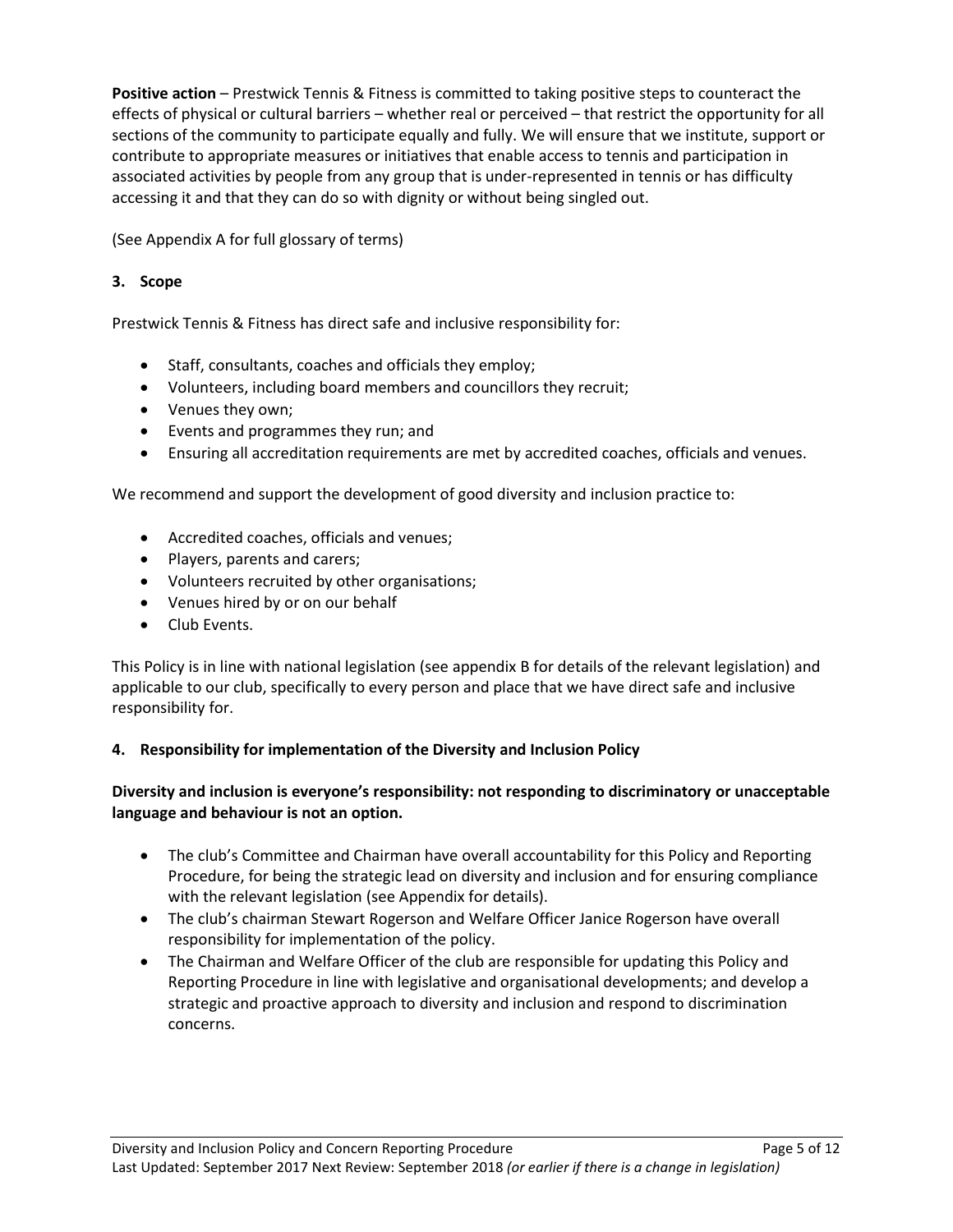- Prestwick Tennis & Fitness Club's Welfare Officer Janice Rogerson is responsible for supporting the club to identify where diversity and inclusion support is required; to implement safe and inclusive procedures; promote diversity and inclusion principles, including the Safeguarding and Reporting Procedure, to all the venues they manage, programmes, events and individuals including players, parents and carers.
- All staff, consultants, coaches, officials and volunteers involved in tennis are responsible for raising diversity and inclusion concerns with the club's Welfare Officer to start with; then the Safe and Inclusive Tennis team if applicable, as outlined in the Reporting Procedure.
- Players, parents and guardians are responsible for upholding the Code of Conduct and Reporting Procedure.
- The Prestwick Tennis & Fitness committed to:
	- o formally adopt this policy,
	- $\circ$  take steps to ensure that our committee, members, participants and volunteers behave in accordance with the policy, including where appropriate taking disciplinary action under our constitution;
	- o ensure that access to membership as well as access to participation is open and inclusive;
	- $\circ$  publish accurate information about the location and accessibility of our facilities; and
	- $\circ$  support measures and initiatives that British Tennis may institute or take part in to advance the aims of this policy as part of our commitment to our LTA membership.

Where there is a diversity and inclusion concern/disclosure:

 The individual who is told about, hears, or is made aware of the concern/disclosure is responsible for following the [Concern Reporting Procedure](#page-0-0) above

# **5. Breaches of the Diversity and Inclusion Policy, Standards, Code of Conduct and Reporting Procedure**

Where there are concerns that diversity and inclusion good practice has not been followed, all staff are encouraged to follow your club's whistleblowing policy; consultants, coaches, officials, volunteers and players are encouraged to:

1. Complain directly to the person or organisation and seek resolution. In the first instance, this can often resolve many disputes or concerns.

2. If required, you can contact the LTA Safe and Inclusive Tennis Team: safeandinclusive@lta.org.uk they can assist in liaising with the club and investigating the matter. Alternatively, the NSPCC Whistleblowing advice line: 0800 028 0285; help@nspcc.org.uk can be contacted.

3. Seek further advice from the Equality Advisory Support Service a call on 0808 800 0082. For further information their website is: http://www.equalityadvisoryservice.com/app/ask

If someone comes to you with a concern around discrimination, listen to their complaint, reassure them and advise them of the routes listed above (1-3).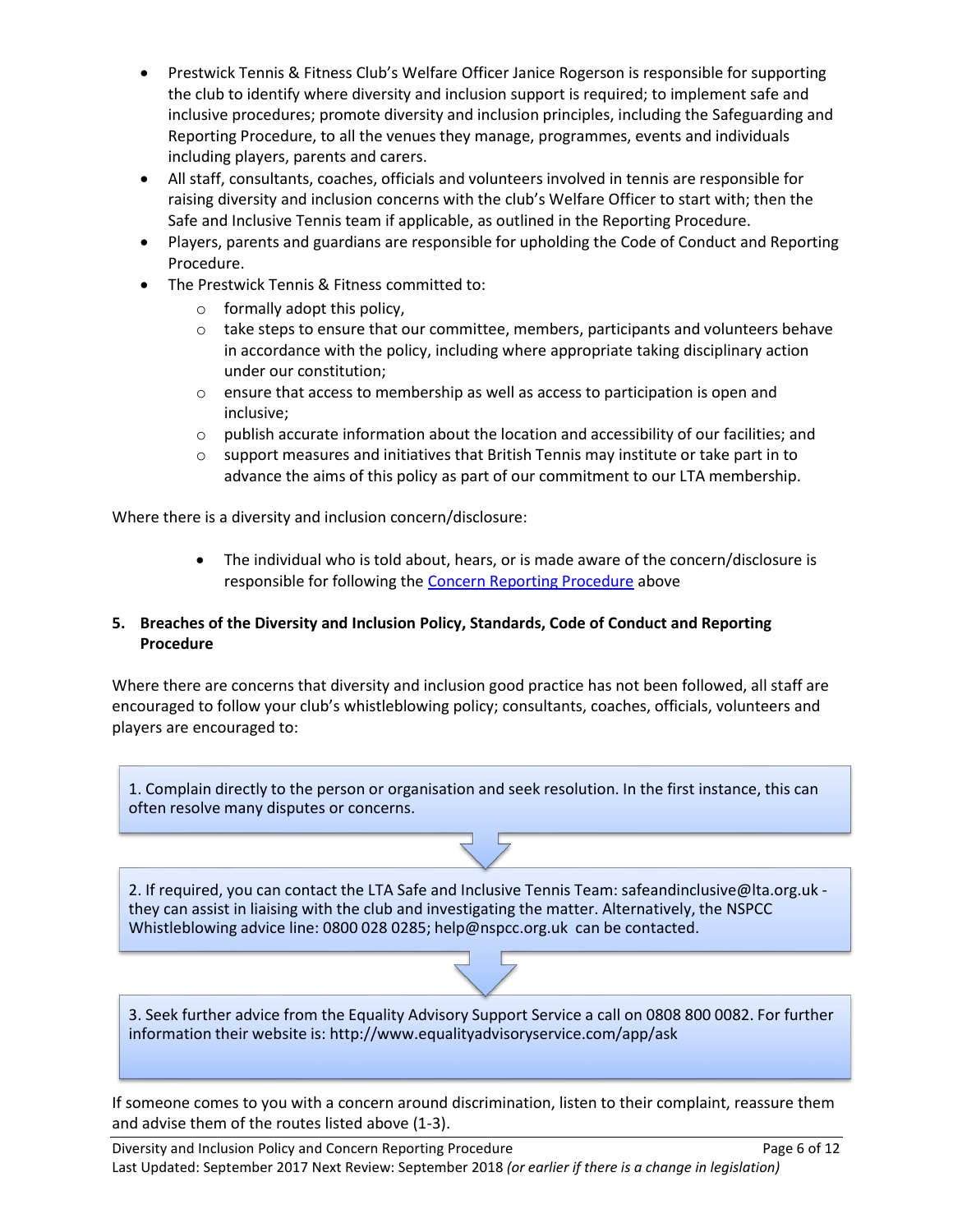Breaches of this Policy and/or failure to comply with the outlined responsibilities may result in the following by the LTA, Tennis Scotland, Tennis Wales and/or the Tennis Foundation:

- Venues Potential removal of LTA accreditation
- Staff disciplinary action leading to possible dismissal and legal action.
- Contracted consultants, officials and coaches termination of current and future roles within all four organisations and possible legal action.
- Recruited volunteers, including councillors and board members termination of current and future roles within all four organisations and possible legal action.

Actions taken by staff, consultants, volunteers, officials, coaches, venues, clubs and/or events outside of the LTA, Tennis Scotland, Tennis Wales and/or the Tennis Foundation that are seen to contradict this Policy may be considered a violation of this Policy.

Where an appeal is lodged in response to a safeguarding decision made by the LTA Safe and Inclusive Tennis Team and Safeguarding and Protection Committee and/or Licensing and Registration Committee, an independent appeal body such as Sport Resolutions may be used. Their decision is final.

# **6. Related policies and guidance**

- [Safeguarding Policy](https://www.lta.org.uk/globalassets/about-lta/safeguarding/british-tennis-safeguarding-policy.pdf) **Disciplinary Policy Disciplinary Policy**
- 
- 
- 
- 
- 
- Grievance Policy **Access 1998** Larassment Policy
- Bullying Policy **Complaints Policy Complaints Policy**
- [Transgender Policy](https://www.lta.org.uk/about-the-lta/policies-and-rules/transgender-policy/) **Transgender Policy Whistle-blowing Policy**
- Data Protection Policy **And others** as may be identified from time to time.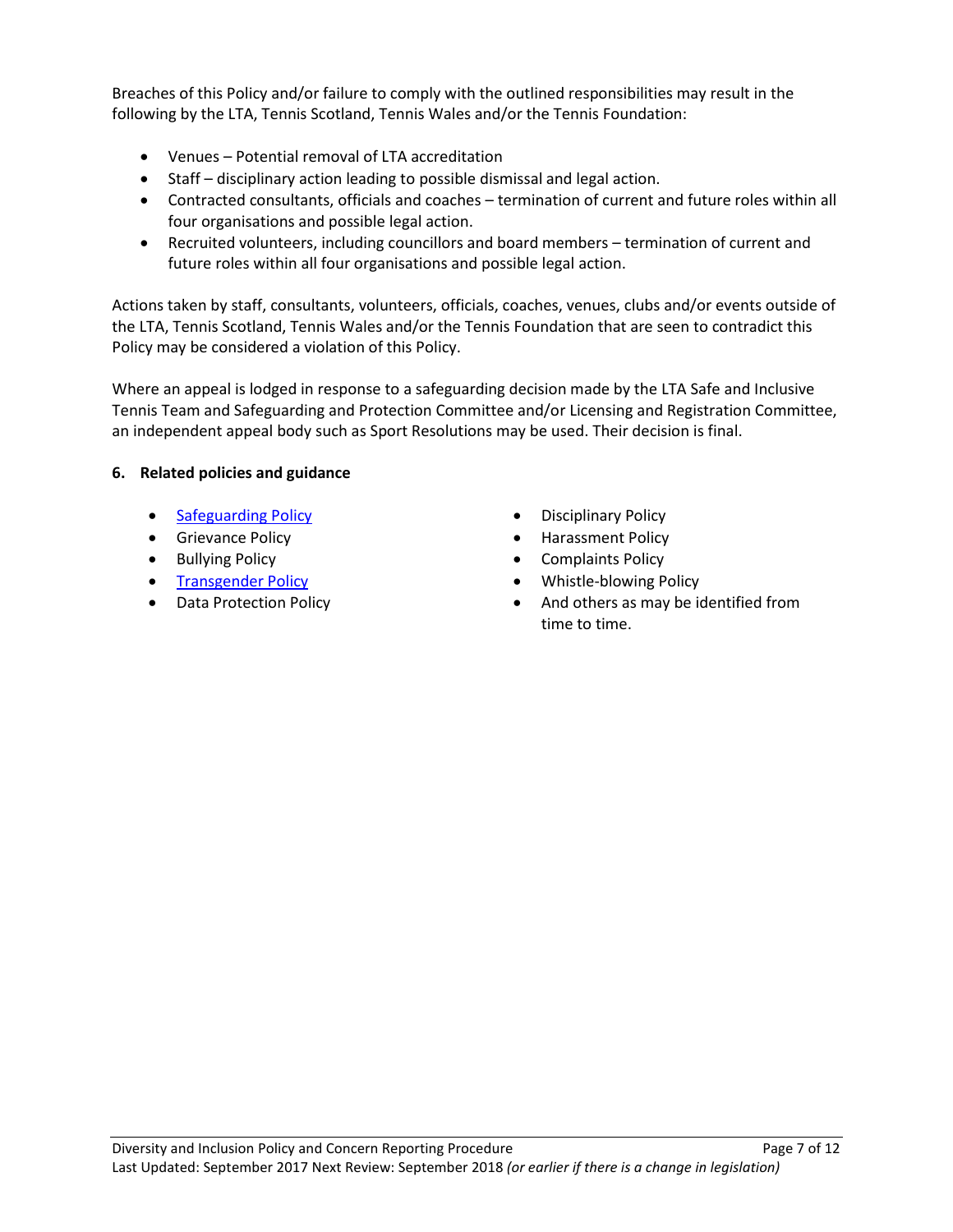#### **Safe and Inclusive**

#### **Prestwick Tennis & Fitness Code of Conduct**

- Prioritise the well-being of all children and adults at all times
- Be a positive role model. Act with integrity, even when no one is looking
- Help to create a safe and inclusive environment both on and off court and promote the
- Fair Play values: enjoy; respect
- Value and celebrate diversity and make all reasonable efforts to meet individual needs
- Keep clear boundaries between your professional and personal life, including on social media
- Check you have the relevant consent from parents/carers, children and adults before taking or
- using photos and videos
- Ensure your own roles and responsibilities, and those of everyone you are responsible for, are
- clearly outlined and everyone has the information, training and support to carry them out
- Where possible, do not be alone with a child or adult at risk; if you have to be alone with a child or adult at risk; let someone know such as a carer, club secretary, volunteer etc.
- Do not abuse, neglect, harm or discriminate against anyone; or act in a way that may be
- interpreted as such\*
- Doing nothing is NOT an option: report all concerns and disclosures as soon as possible, following the Concern Reporting Procedure. If someone is in immediate danger, dial 999.

\*It is illegal to have a relationship with someone who is under 18 years old if you are in a position of trust; it is illegal to have a sexual relationship with anyone under the age of 16 whether they give consent or not.

This Code of Conduct should be interpreted in a spirit of integrity, transparency and common sense, with the best interests of children and adults at risk as the primary consideration.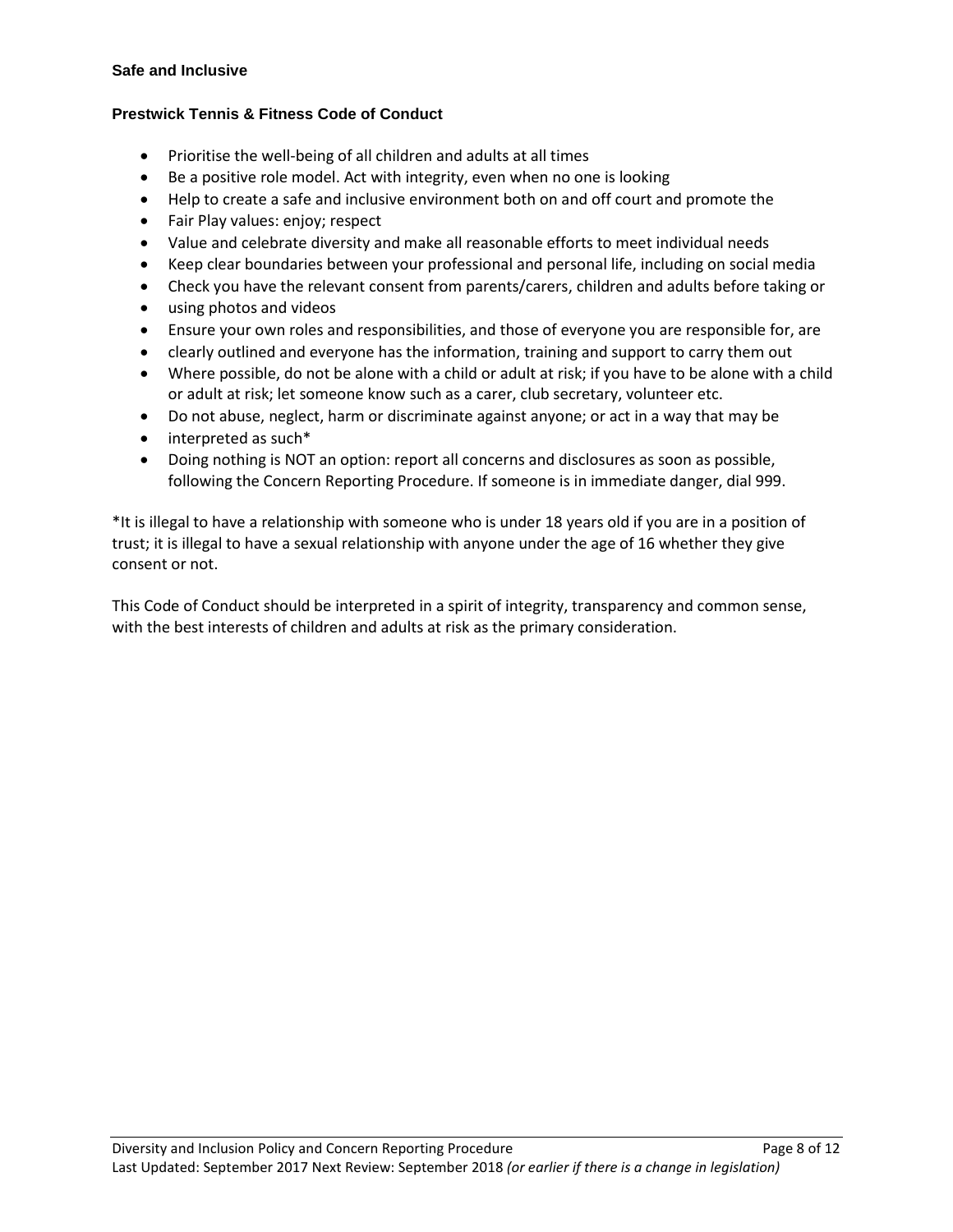#### **Appendix A:**

### **Glossary of terms**

**Age:** This refers to a person belonging to a particular age group, which can mean people of the same age (e.g. 32-year old's) or range of ages (e.g. 18 - 30-year old's, or people over 50).

**Bisexual or Bi:** – refers to a person who has an emotional and/or sexual orientation towards more than one gender.

**Bullying:** can involve any form of physical, emotional, sexual or discriminatory abuse. It can also include cyber-bullying – using social media or mobile phones to perpetrate bullying.

**Direct discrimination:** treating someone less favourably than another person because of a protected characteristic.

**Disability:** A person having a physical or mental impairment that has a substantial and long-term adverse effect on that person's ability to carry out normal day-to-day activities.

**Discrimination:** treating someone in a less favourable way and causing them harm, because of their age, disability, gender reassignment, marriage or civil partnership, pregnancy or maternity, race, religion or belief, sex or sexual orientation.

**Discrimination by association:** discrimination against someone because they are associated with another person who possesses a protected characteristic.

**Discrimination by perception:** discrimination against someone because of the belief that someone possesses a protected characteristic.

**Diversity:** acknowledging and celebrating the differences between groups of people and between individuals**.**

**Equality**: treating everyone with fairness and respect and recognising and responding to the needs of individuals. Taking positive actions to address existing disadvantages and barriers affecting how people engage with and participate in tennis.

**Ethnicity**: the social group a person belongs to, and either identifies with or is identified with by others, as a result of a mix of cultural and other factors including language, diet, religion, ancestry and physical features traditionally associated with race. Ethnicity is essentially self-defined and may change over time.

**Gay**: refers to a man who has an emotional, romantic and/or sexual orientation towards men. Also, a generic term for lesbian and gay sexuality - some women define themselves as gay rather than lesbian.

**Gender identity: t**his is an individual's internal self-perception of their own gender. A person may identify as a man, as a woman, as neither man or woman (non-binary) or as androgyne/polygender.

**Gender reassignment**: The process of changing or transitioning from one gender to another.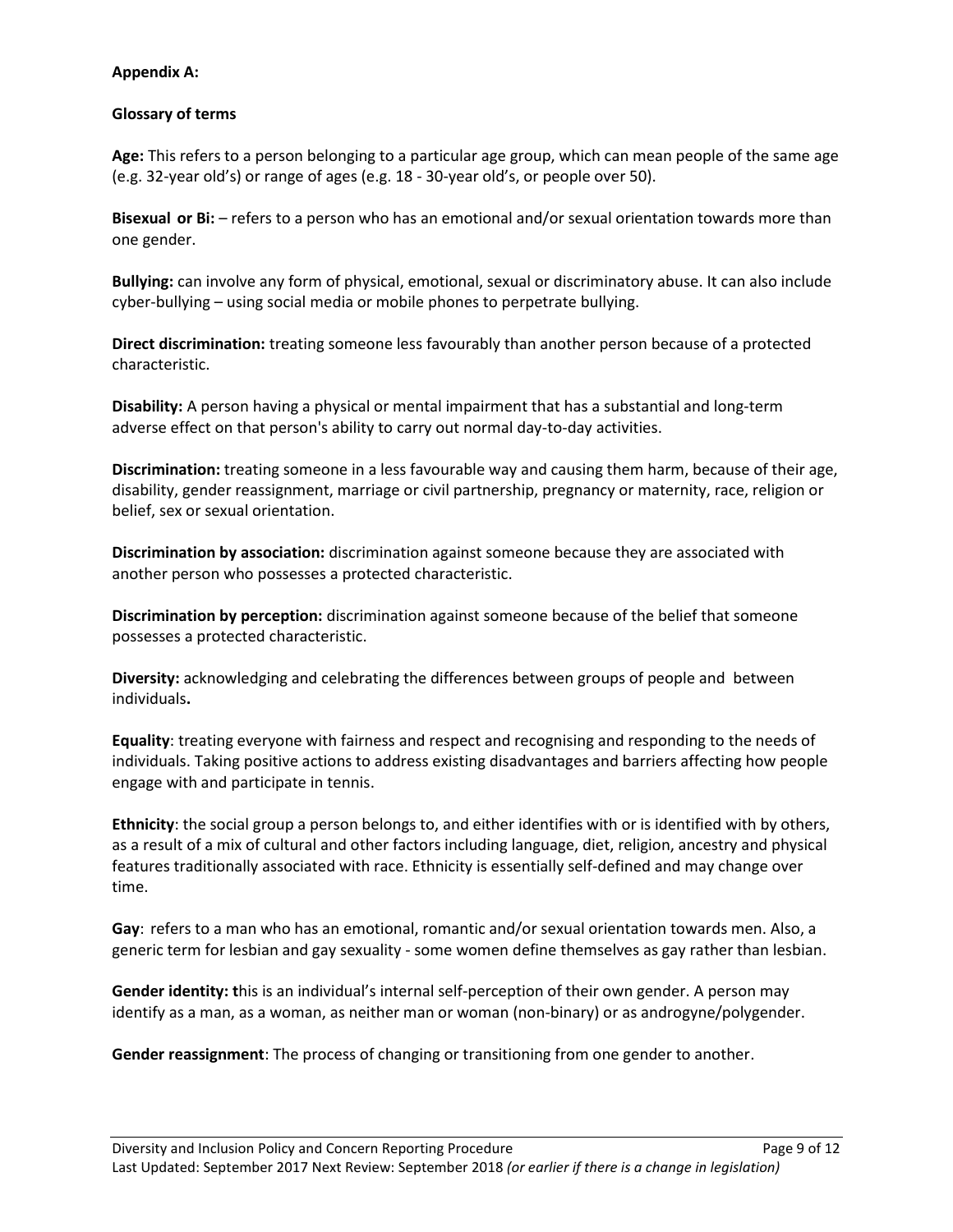**Harassment:** unwanted conduct related to a relevant protected characteristic, which has the purpose or effect of violating an individual's dignity or creating and intimidating, hostile, degrading, humiliating or offensive environment for that individual or creates an intimidating, hostile, degrading, humiliating or offensive environment. The focus is on the perception of the complainant not the intent of the perpetrator. Employees can complain of behaviour they find offensive even if it is not directed at them.

**Hate crime:** crime that is targeted at a person because of hostility or prejudice towards that person's disability, race or ethnicity, religion or belief, sexual orientation or transgender identity. This can be committed against a person or property.

**Homophobia**: the fear, unreasonable anger, intolerance or/and hatred toward homosexuality, lesbian gay and bisexual people whether that person is homosexual or not.

**Inclusive leadership** – leaders who are aware of their own biases and preferences, actively seek out and consider different views and perspectives to inform better decision-making. They see diverse talent as a source of competitive advantage and inspire diverse people to drive organisational and individual performance towards a shared vision.

**An Inclusive Leader** – is a role model exemplar of inclusive behaviour; listens to and seeks out the views of diverse people and takes account of these views, without bias, in the decisions they make; appreciates that a diverse group of people will generate more creative solutions to problems and encourages this; inspires people through a shared vision of future success and motivates them to deliver it; leverages difference for high performance and provides responsive excellence to customers', clients' and service users' needs; provides positive feedback to boost people's self-efficacy; puts effort into helping diverse people identify their talents and develop them for performance now and future advancement; communicates authentically and honestly in a way that inspires trust, loyalty and wellbeing.

**Inclusion:** recognising that people from different backgrounds may have difference needs and expectations and may experience barriers in trying to access tennis. An inclusive venue is one that takes steps to attract and engage with people from many different backgrounds and meet their needs so that everyone has a positive experience and has the opportunity to achieve their potential.

**Indirect discrimination:** a practice, policy or rule which applies to everyone in the same way, but that has a worse effect on some people than others.

**LGBTQ:** an acronym for Lesbian, Gay, Bisexual, Trans and Questioning.

**Lesbian**: a woman who has an emotional romantic and /or sexual orientation towards women.

**Monitoring equality**: refers to data collection and analysis to check if people with protected characteristics are participating and being treated equally. For example: monitoring of the number of people with a disability who play tennis at our venue.

**Non-binary** – an umbrella term for a person who does not identify as only male or only female, or who may identify as both.

**Positive action:** a range of lawful actions that seek to overcome or minimise disadvantages (for example in employment opportunities) that people who share a protected characteristic have experienced, or to meet their different needs.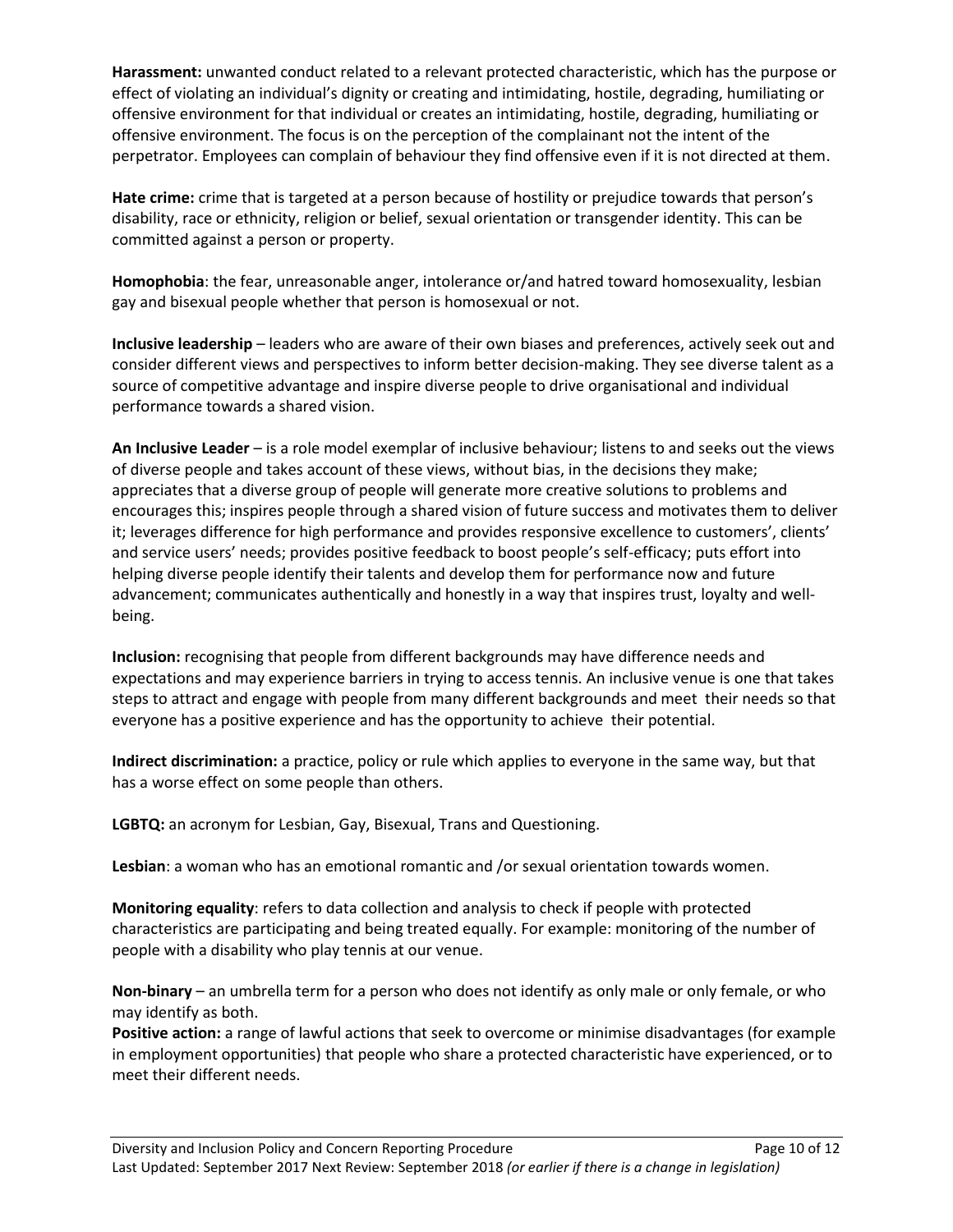**Pregnancy and maternity**: pregnancy is the condition of being pregnant or expecting a baby. Maternity refers to the period after the birth, and is linked to maternity leave in the employment context. In the non-work context, protection against maternity discrimination is for 26 weeks after giving birth, and this includes treating a woman unfavourably because she is breastfeeding.

**Questioning**: it refers to the process of exploring your own sexual orientation and/or gender identity.

**Race:** refers to the protected characteristic of race. It refers to a group of people defined by their race, colour, and nationality (including citizenship) ethnic or national origins.

**Radicalisation, extremism and terrorist behavior**: Radicalisation is the process by which a person comes to support terrorism and/or forms of extremism. Extremism is vocal or active opposition to fundamental British values, including democracy, the rule of law, individual liberty and mutual respect and tolerance of different faiths and beliefs. There is no single way to identify an individual who is likely to be susceptible to extremist ideology. The internet and the use of social media can be a major factor in the radicalisation of people.

**Reasonable adjustment**: What is considered reasonable will depend on all the circumstances of the case including the size of an organisation and its resources, what is practicable, the effectiveness of what is being proposed and the likely disruption that would be caused by taking the measure in question as well as the availability of financial assistance

**Religion or belief:** religion has the meaning usually given to it but belief includes religious and philosophical beliefs including lack of belief (e.g. atheism). Generally, a belief should affect your life choices or the way you live for it to be included in the definition.

**Sex:** refers to the biological makeup such as primary and secondary sexual characteristics, genes, and hormones. The legal sex is usually assigned at birth and has traditionally been understood as consisting of two mutually exclusive groups, namely men and women.

**Sexual orientation:** a person's emotional, romantic and/or sexual attraction to another person.

**Trans:** an umbrella term to describe people whose gender is not the same as, or does not sit comfortably with, the sex they were assigned at birth. Trans people may describe themselves using one or more of a wide variety of terms, including (but not limited to) transgender, cross dresser, non-binary, genderqueer (GQ).

**Transphobia**: the fear, unreasonable anger, dislike, intolerance or/and hatred toward trans people, whether that person has undergone gender reassignment or is perceived to have done that.

**Transsexual Person:** someone who has started the process of changing their gender identity is undergoing or has undergone gender reassignment.

**Unconscious bias or implicit bias:** this refers to a bias that we are unaware of, and which happens outside of our control. It is a bias that happens automatically and is triggered by our brain making quick judgments and assessments of people and situations, influenced by our background, cultural environment and personal experiences.

**Victimisation:** when someone is treated badly because they have made or supported a complaint or grievance.